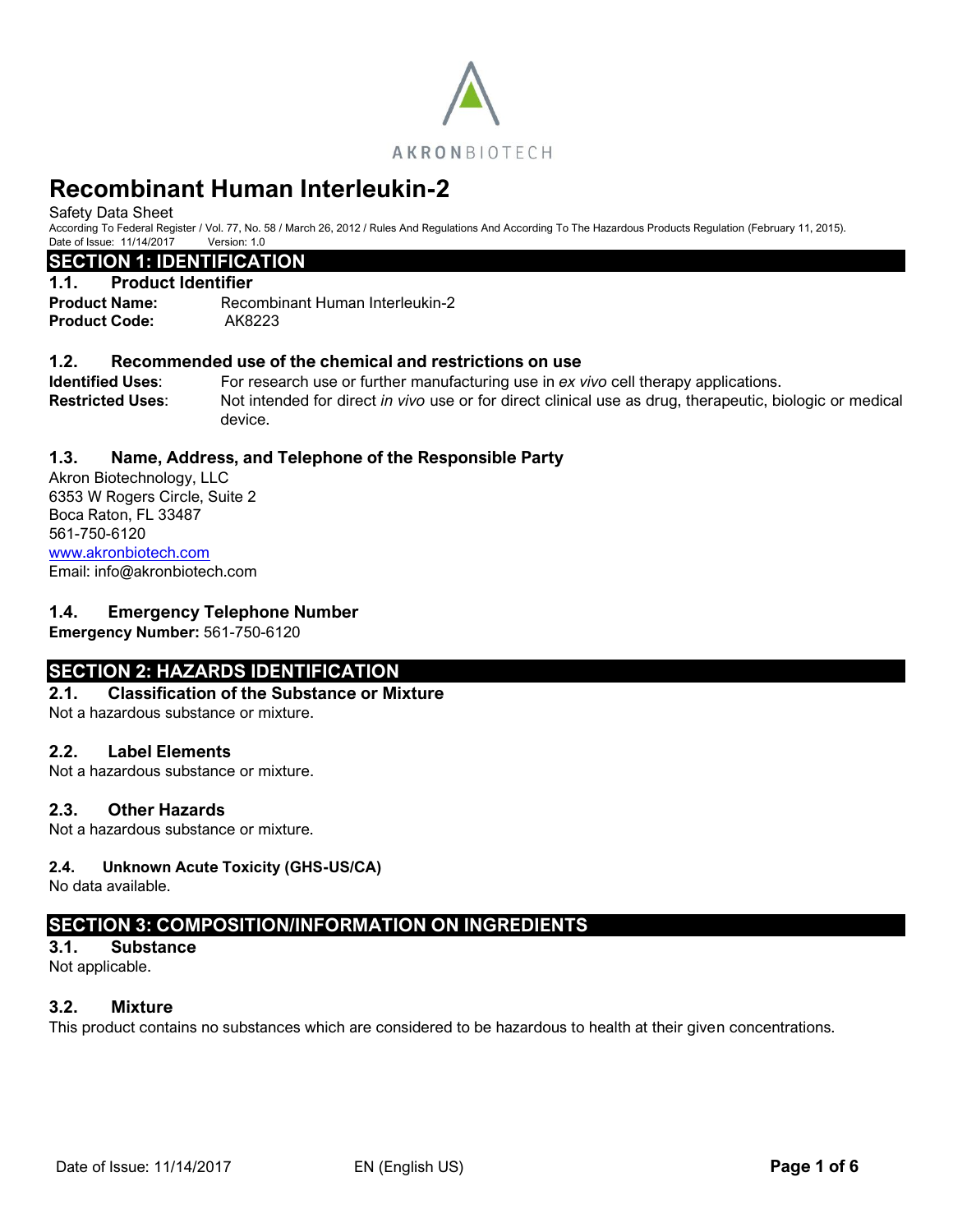#### Safety Data Sheet

According To Federal Register / Vol. 77, No. 58 / March 26, 2012 / Rules And Regulations And According To The Hazardous Products Regulation (February 11, 2015).

| <b>Chemical Name</b>                                                                    | Common name and synonyms                                   | <b>Product Identifier (CAS-No)</b> |
|-----------------------------------------------------------------------------------------|------------------------------------------------------------|------------------------------------|
| Recombinant Human Interleukin-2 Not applicable                                          |                                                            | Not applicable                     |
| $(rHu IL-2)$                                                                            |                                                            |                                    |
| Sodium dodecyl sulfate<br>Dodecyl sodium sulfate, Dodecyl sulfate sodium salt, 151-21-3 |                                                            |                                    |
|                                                                                         | Lauryl sulfate sodium salt, SDS, Sodium lauryl sulfate     |                                    |
| Mannitol                                                                                | Mannite                                                    | 69-65-8                            |
| Monosodium phosphate                                                                    | Monosodium dihydrogen orthophosphate, Monosodium 7558-80-7 |                                    |
|                                                                                         | phosphate, Sodium dihydrogen phosphate                     |                                    |
| Disodium phosphate                                                                      | Disodium hydrogen phosphate, Disodium phosphate, 7558-79-4 |                                    |
|                                                                                         | Sodium hydrogen phosphate                                  |                                    |

# **SECTION 4: FIRST AID MEASURES**

## **4.1. Description of First-aid Measures**

#### **Inhalation:**

Not expected to be an inhalation hazard under anticipated conditions of normal use of this material. Seek medical advice if necessary.

#### **Skin Contact:**

Remove contaminated clothing. Rinse affected area with water for at least 5 minutes. Obtain medical attention if irritation develops or persists.

#### **Eye Contact:**

Rinse cautiously with water for at least 15 minutes. Remove contact lenses, if present and easy to do. Continue rinsing. Obtain medical attention if irritation develops or persists.

#### **Ingestion:**

Rinse mouth with water. Do NOT induce vomiting. Obtain medical attention.

## **4.2. Most Important Symptoms and Effects Both Acute and Delayed**

Not applicable.

# **4.3. Indication of Any Immediate Medical Attention and Special Treatment Needed**

Not applicable.

# **SECTION 5: FIRE-FIGHTING MEASURES**

## **5.1. Extinguishing Media**

**Suitable extinguishing media**: Use water spray, alcohol-resistant foam, dry chemical or carbon dioxide. **Unsuitable extinguishing media**: No data available.

## **5.2. Special Hazards Arising From the Substance or Mixture**

No data available.

## **5.3. Advice for Firefighters**

Standard procedure for chemical fires.

# **SECTION 6: ACCIDENTAL RELEASE MEASURES**

## **6.1. Personal Precautions, Protective Equipment and Emergency Procedures**

Ensure adequate ventilation. Always wear recommended Personal Protective Equipment. See Section 8 for more detail.

## **6.2. Environmental Precautions**

Do not let product enter drains. Discharge into the environment must be avoided.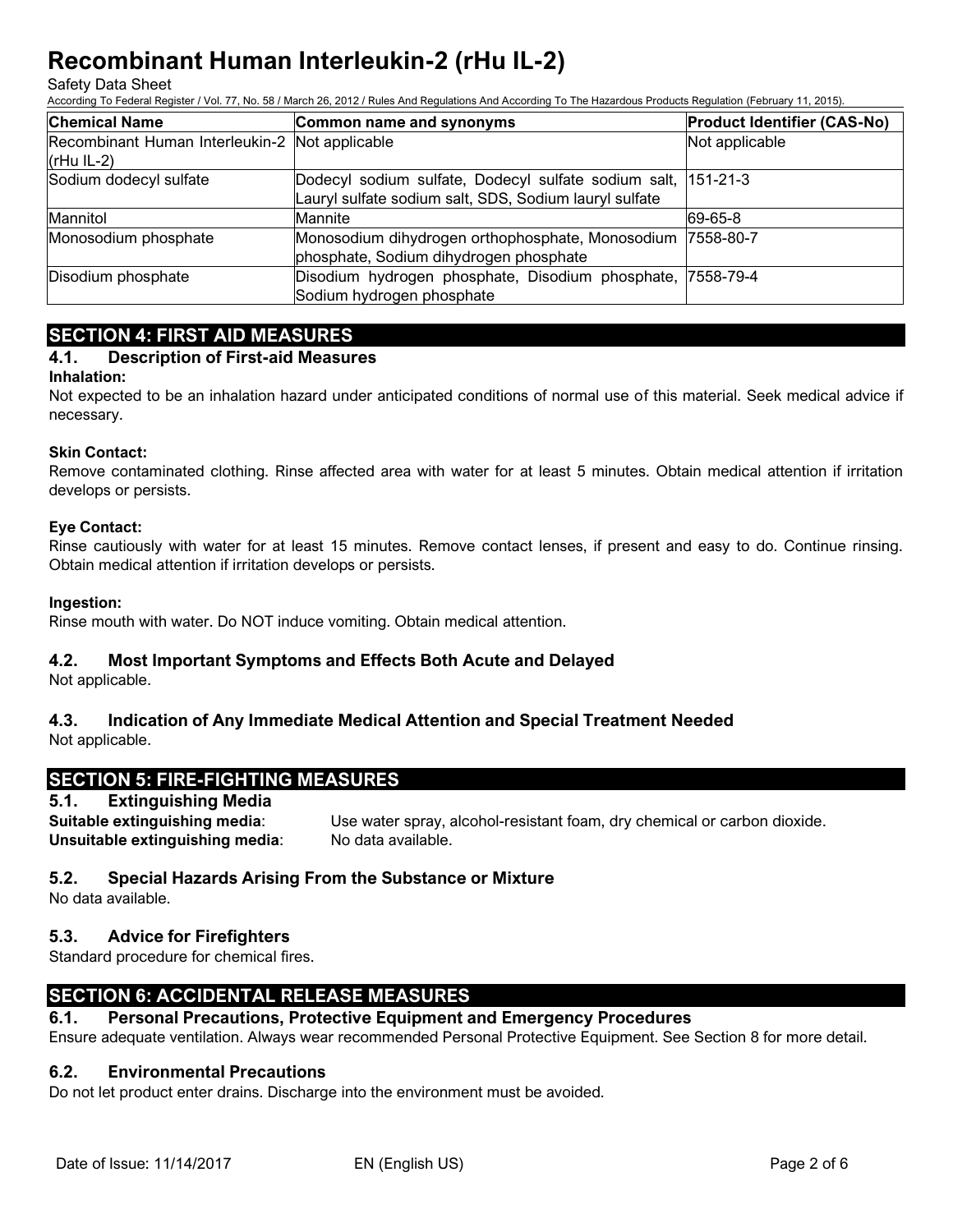Safety Data Sheet

According To Federal Register / Vol. 77, No. 58 / March 26, 2012 / Rules And Regulations And According To The Hazardous Products Regulation (February 11, 2015).

# **6.3. Methods and Materials for Containment and Cleaning Up**

Soak up with inert absorbent material.

# **6.4. Reference to Other Sections**

See Section 8 for exposure controls and personal protection and Section 13 for disposal considerations.

# **SECTION 7: HANDLING AND STORAGE**

# **7.1. Precautions for Safe Handling**

Use appropriate personal protective equipment (PPE). Avoid contact with skin and eyes. Avoid inhalation of vapor or mist.

# **7.2. Conditions for Safe Storage, Including Any Incompatibilities**

Keep container tightly closed in a dry, well-ventilated place and at a temperature of 2-8°C.

# **7.3. Specific End Use(s)**

Apart from the uses mentioned in section 1.2 no other specific uses are stipulated.

# **SECTION 8: EXPOSURE CONTROLS/PERSONAL PROTECTION**

# **8.1. Control Parameters**

The product contains no substances with occupational exposure limit values from the manufacturer, supplier, importer, or the appropriate advisory agency including: ACGIH (TLV), AIHA (WEEL), NIOSH (REL), OSHA (PEL), Canadian provincial governments, or the Mexican government.

# **8.2. Exposure Controls**

# **Appropriate Engineering Controls:**

Emergency eye wash fountains and safety showers should be available in the immediate vicinity of any potential exposure. Ensure adequate ventilation, especially in confined areas. Handle in accordance with good industrial hygiene and safety practice.

## **Personal Protective Equipment (PPE):**



## **Hand Protection:**

Handle with gloves. Gloves must be inspected prior to use. Use proper glove removal technique (without touching glove's outer surface) to avoid skin contact with this product. Dispose of contaminated gloves after use in accordance with applicable laws and good laboratory practices. Wash and dry hands

## **Eye Protection:**

Use face shield, chemical goggles or safety glasses tested and approved under appropriate government standards such as NIOSH (US) or EN 166 (EU).

# **Skin and Body Protection:**

The type of protective equipment must be selected according to the concentration, amount of the hazardous substance at the specific workplace and appropriate risk assessment.

## **Respiratory Protection:**

In case of inadequate ventilation, oxygen deficient atmosphere, or where exposure levels are not known wear approved respirators and components tested and approved under appropriate government standards such as NIOSH (US) or CEN (EU).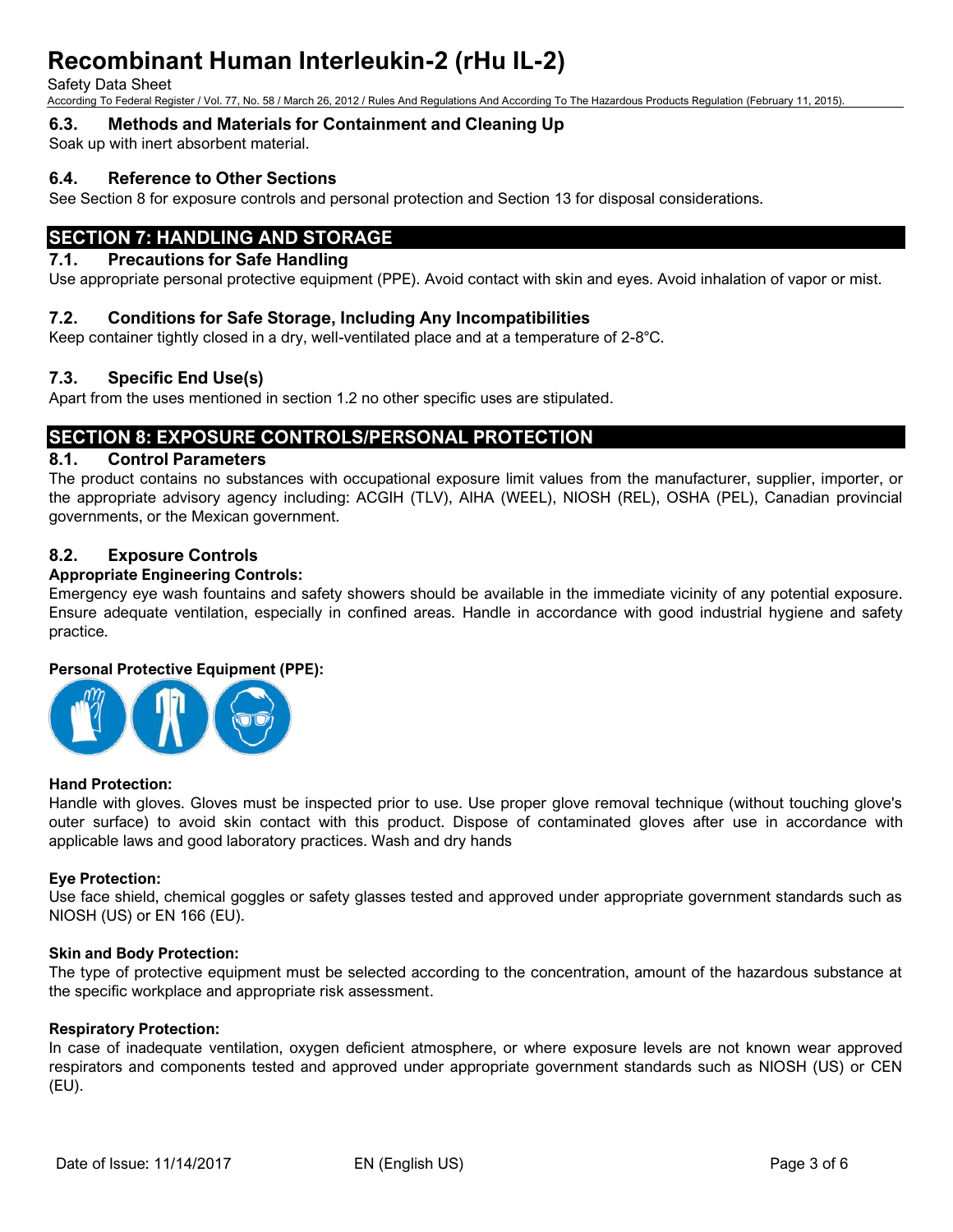#### Safety Data Sheet

According To Federal Register / Vol. 77, No. 58 / March 26, 2012 / Rules And Regulations And According To The Hazardous Products Regulation (February 11, 2015).

#### **Hygiene measures:**

Handle in accordance with good industrial hygiene and safety practice.

#### **Environmental Exposure Controls:**

Do not let product enter drains.

# **SECTION 9: PHYSICAL AND CHEMICAL PROPERTIES**

| <b>Information on Basic Physical and Chemical Properties</b><br>9.1. |               |
|----------------------------------------------------------------------|---------------|
| Appearance                                                           | White powder  |
| Odor                                                                 | Odorless      |
| Odor threshold                                                       | Not available |
| рH                                                                   | Not available |
| Melting point/freezing point                                         | Not available |
| Boiling point/boiling range                                          | Not available |
| Flash point                                                          | Not available |
| Evaporation rate                                                     | Not available |
| Flammability (solid, gas)                                            | Not available |
| Lower flammable limit                                                | Not available |
| Upper flammable limit                                                | Not available |
| Vapor pressure                                                       | Not available |
| Relative vapor density at 20°C                                       | Not available |
| Relative density                                                     | Not available |
| Solubility                                                           | Not available |
| Partition coefficient: N-Octanol/Water                               | Not available |
| Auto-ignition temperature                                            | Not available |
| Viscosity                                                            | Not available |
|                                                                      |               |

# **SECTION 10: STABILITY AND REACTIVITY**

**10.1. Reactivity:** No data available.

## **10.2. Chemical Stability:**

Stable under recommended handling and storage conditions (see section 7).

## **10.3. Possibility of Hazardous Reactions:**

No data available.

## **10.4. Conditions to Avoid:**

No data available.

## **10.5. Incompatible Materials:**

No data available.

## **10.6. Hazardous Decomposition Products:**

Under normal conditions of storage and use, hazardous decomposition products should not be produced.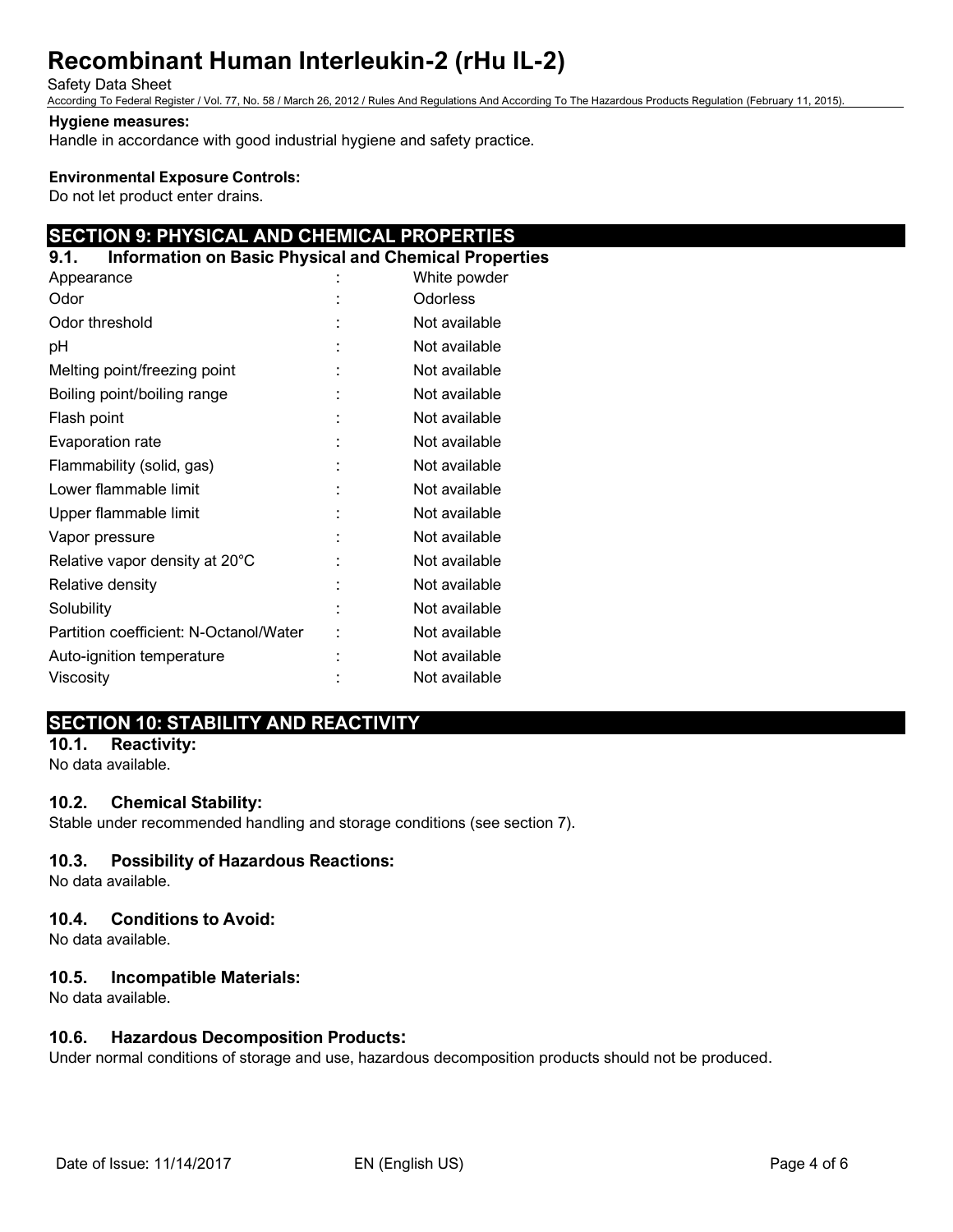#### Safety Data Sheet

According To Federal Register / Vol. 77, No. 58 / March 26, 2012 / Rules And Regulations And According To The Hazardous Products Regulation (February 11, 2015).

# **SECTION 11: TOXICOLOGICAL INFORMATION**

**11.1. Information on Toxicological Effects**

There is no data available indicating acute toxicity.

| <b>Inhalation Exposure</b>                           | Not classified |
|------------------------------------------------------|----------------|
| <b>Ingestion Exposure</b>                            | Not classified |
| Skin Exposure                                        | Not classified |
| Eye Exposure                                         | Not classified |
| <b>Germ Cell Mutagenicity</b>                        | Not classified |
| Carcinogenicity                                      | Not classified |
| <b>Reproductive Toxicity</b>                         | Not classified |
| Specific Target Organ Toxicity (Single Exposure)     | Not classified |
| Specific Target Organ Toxicity (Repeated Exposure) : | Not classified |
| <b>Aspiration Hazard</b>                             | Not classified |

# **SECTION 12: ECOLOGICAL INFORMATION**

## **12.1. Ecotoxicity**

The product contains no substances known to be hazardous to the environment or not degradable in wastewater treatment plants.

## **12.2. Persistence and Degradability**

No data available.

## **12.3. Bioaccumulative Potential**

No data available.

## **12.4. Mobility in Soil**

No data available.

## **12.5. Other Adverse Effects**

No data available.

# **SECTION 13: DISPOSAL CONSIDERATIONS**

## **13.1. Waste treatment methods**

Treatment of waste per local authority regulations. Empty containers may retain product residues. Avoid disposal of material into untreated sewers. Disposal of this product, solutions and any by-products should at all times comply with the requirements of environmental protection and waste disposal legislation and any regional, national and local authority requirements.

# **SECTION 14: TRANSPORT INFORMATION**

The shipping description(s) stated herein were prepared in accordance with certain assumptions at the time the SDS was authored and can vary based on a number of variables that may or may not have been known at the time the SDS was issued.

| UN number                    | ÷ | No data available |
|------------------------------|---|-------------------|
| UN proper shipping name      | ÷ | No data available |
| Transport hazard class       | ÷ | No data available |
| Packing group                | ÷ | No data available |
| <b>Environment Hazards</b>   | ÷ | No data available |
| Special precautions for user | ÷ | No data available |
| Transport in bulk            | ÷ | No data available |
|                              |   |                   |